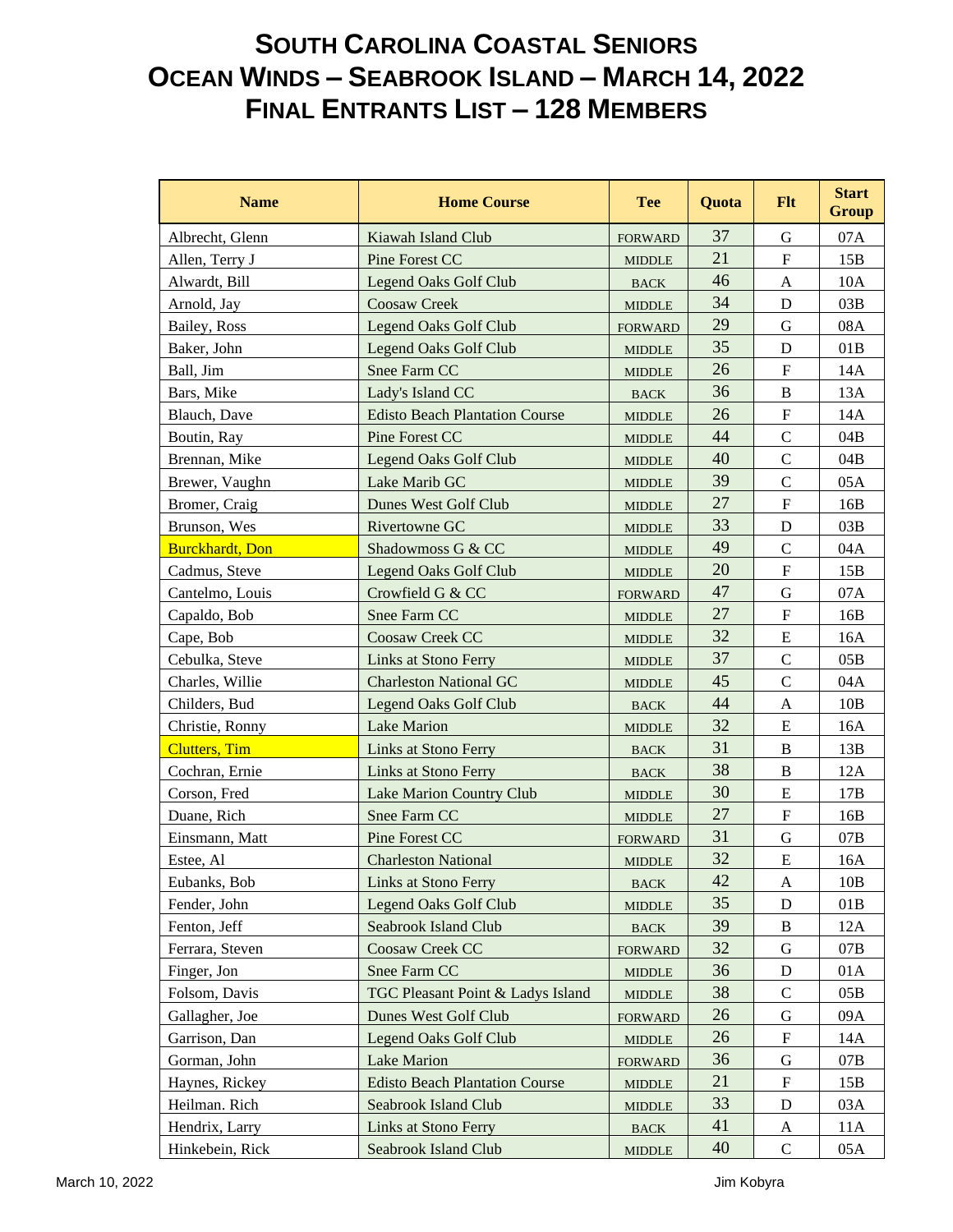## **SOUTH CAROLINA COASTAL SENIORS OCEAN WINDS – SEABROOK ISLAND – MARCH 14, 2022 FINAL ENTRANTS LIST – 128 MEMBERS**

| <b>Name</b>        | <b>Home Course</b>              | <b>Tee</b>                      | Quota | <b>Flt</b>                | <b>Start</b><br><b>Group</b> |
|--------------------|---------------------------------|---------------------------------|-------|---------------------------|------------------------------|
| Hirschmann, Harold | <b>Wild Dunes</b>               | <b>MIDDLE</b>                   | 26    | $\mathbf{F}$              | 09A                          |
| Hoffman, Bruce     | Daniel Island Golf Club         | <b>MIDDLE</b>                   | 37    | $\mathbf C$               | 06A                          |
| Hoke, Harold       | Daniel Island CC                | <b>MIDDLE</b>                   | 37    | $\mathsf{C}$              | 06A                          |
| Huff, Reid         | Links at Stono Ferry            | <b>MIDDLE</b>                   | 31    | E                         | 17A                          |
| Hunt, Tom          | <b>Legend Oaks Golf Club</b>    | <b>MIDDLE</b>                   | 36    | $\mathbf D$               | 01A                          |
| Hutto, Babe        | <b>Links at Stono Ferry</b>     | <b>FORWARD</b>                  | 19    | G                         | $08\mathrm{B}$               |
| Hutto, Jimmy       | <b>Charleston National</b>      | <b>MIDDLE</b>                   | 31    | E                         | 17A                          |
| Hyde, Fred         | Dunes West Golf Club            | <b>BACK</b>                     | 41    | A                         | 11A                          |
| Hyland, John       | Snee Farm CC                    | <b>MIDDLE</b>                   | 29    | ${\bf E}$                 | 18B                          |
| Igras, Bill        | Dunes West Golf Club            | <b>MIDDLE</b>                   | 31    | E                         | 17A                          |
| Jansson, Gunnar    | <b>Charleston National GC</b>   | <b>BACK</b>                     | 37    | B                         | 13A                          |
| Johnson, Jeff      | <b>Charleston National GC</b>   | <b>MIDDLE</b>                   | 28    | ${\bf E}$                 | 18B                          |
| Jones, Steve       | Snee Farm CC                    | <b>MIDDLE</b>                   | 34    | D                         | 03B                          |
| Kaiser, Ken        | <b>Lake Marion</b>              | <b>FORWARD</b>                  | 18    | $\mathbf G$               | 08B                          |
| Karlberg, Gregg    | <b>Coosaw Creek CC</b>          | <b>MIDDLE</b>                   | 43    | $\mathcal{C}$             | 04B                          |
| Kaufman, Avi       | <b>Legend Oaks Golf Club</b>    | <b>FORWARD</b>                  | 13    | $\mathbf G$               | 08B                          |
| Kerrigan, Chris    | Snee Farm CC                    | <b>MIDDLE</b>                   | 30    | ${\bf E}$                 | 17B                          |
| Kobes, Pete        | Snee Farm CC                    | <b>MIDDLE</b>                   | 19    | $\boldsymbol{\mathrm{F}}$ | 09B                          |
| Kobyra, Jim        | Links at Stono Ferry            | <b>MIDDLE</b>                   | 34    | $\mathbf D$               | 02A                          |
| Komurek, Chuck     | <b>Berkeley CC</b>              | <b>MIDDLE</b>                   | 30    | ${\bf E}$                 | 18A                          |
| Lam, Don           | <b>Charleston National</b>      | <b>MIDDLE</b>                   | 30    | E                         | 18A                          |
| Lewis, Kevin       | Kiawah Island                   | <b>MIDDLE</b>                   | 38    | $\mathbf C$               | 05B                          |
| Loadholt, Ernie    | Old Penny Branch CC             | <b>MIDDLE</b>                   | 19    | $\boldsymbol{\mathrm{F}}$ | 09B                          |
| Mattison, Mark     | <b>Coosaw Creek</b>             | <b>MIDDLE</b>                   | 33    | D                         | 03A                          |
| McCaskill, Travis  | <b>Patriots Point Golf Club</b> | <b>FORWARD</b>                  | 30    | $\mathbf G$               | 08A                          |
| McGrain, Kevin     | Rivertowne CC                   | <b>BACK</b>                     | 47    | $\mathbf{A}$              | 10A                          |
| McGurk, Brian      | Wrenwoods Golf Club             | <b>BACK</b>                     | 38    | B                         | 12B                          |
| McKay, Sonny       | <b>Charleston National GC</b>   | <b>BACK</b>                     | 45    | A                         | 10A                          |
| McMahon, Jerry     | Seabrook Island Club            | <b>MIDDLE</b>                   | 25    | $\boldsymbol{\mathrm{F}}$ | 09A                          |
| McMurray, Gene     | Dunes West Golf Club            | <b>MIDDLE</b>                   | 33    | ${\bf E}$                 | 16A                          |
| McNamee, Tom       | Links at Stono Ferry            | <b>BACK</b>                     | 38    | B                         | 12B                          |
| Melton, Kevin      | Links at Stono Ferry            | <b>BACK</b>                     | 39    | A                         | 12A                          |
| Mitchell, Pete     | Snee Farm CC                    | $\operatorname{BACK}$           | 39    | A                         | 12A                          |
| Murphy, Jim        | May River GC                    | <b>MIDDLE</b>                   | 36    | D                         | 01A                          |
| Murphy, Rich       | <b>Rivertowne CC</b>            | <b>MIDDLE</b>                   | 28    | E                         | 16B                          |
| Nelson, Randy      | Coosaw Creek CC                 | <b>BACK</b>                     | 32    | B                         | 13B                          |
| Nichols, Bill      | <b>Legend Oaks Golf Club</b>    | $_{\mbox{\footnotesize{BACK}}}$ | 44    | A                         | 10B                          |
| Nichols, PJ        | <b>Seabrook Island Club</b>     | <b>MIDDLE</b>                   | 36    | $\mathsf{C}$              | 06A                          |
| Oster, Ken         | Seabrook Island Club            | <b>MIDDLE</b>                   | 35    | D                         | 01B                          |
| Parades, Mike      | Links at Stono Ferry            | <b>MIDDLE</b>                   | 34    | D                         | 03A                          |
| Parker, Jim        | Crowfield G & CC                | <b>MIDDLE</b>                   | 39    | $\mathbf C$               | 05A                          |
| Peterson, Duane    | Legend Oaks Golf Club           | <b>MIDDLE</b>                   | 35    | D                         | 01B                          |
| Peterson, John     | Shadowmoss G & CC               | <b>MIDDLE</b>                   | 24    | $\boldsymbol{\mathrm{F}}$ | 15A                          |
| Powell, Glenn      | <b>Legend Oaks Golf Club</b>    | $\operatorname{BACK}$           | 49    | $\mathbf{A}$              | 10A                          |